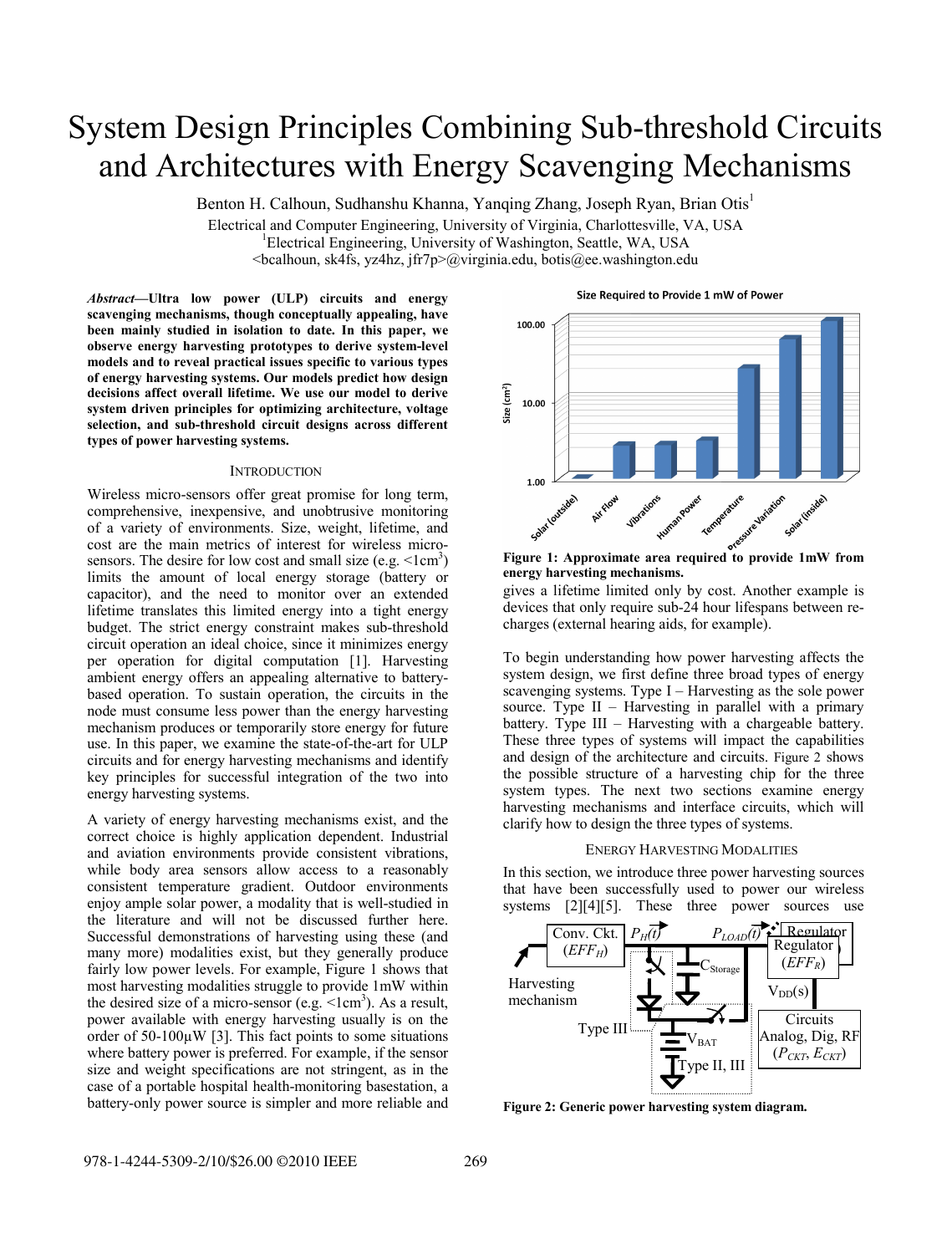completely different harvesting mechanisms and present very different challenges to the circuit and system designer. We have utilized a  $1 \text{cm}^3$  vibrational harvester to power a 1.9GHz sensor-node transmitter [2]. Most recently, we have also used the small but ubiquitous voltage available from trees to power  $(0.2\mu W)$  a 1Hz oscillator and a boost converter [5]. Another illustrative example is shown below: thermoelectric power generation.

For wearable sensors, thermoelectric energy harvesting is a promising option. A thermoelectric generator (TEG) generates a voltage that is proportional to the difference of the temperatures applied to each side. One side is placed either on the warm skin or under the skin, while the other side is exposed to the cooler ambient air. Although the body temperature of the subject is well regulated, the ambient temperature, airflow, and thermal insulation due to clothing vary widely. Therefore, a DC-DC converter that can accommodate a widely-varying and low voltage source and boost it to a regulated supply is needed to operate lowpower circuitry (e.g. [6]). Since our target sensing circuitry consumes 10μW of average power or less, the converter must have very low quiescent power consumption in order to efficiently drive the low-power load. An example of our hybrid solar/thermoelectric generator is given in Figure 3.

This hybrid power source uses four small silicon thermoelectric generators wired in series (50μW) as well as three photovoltaic solar cells. The power is combined and stored on a 22µF SMT capacitor. We have also fabricated a small (0.7cm x 1.5cm) PCB containing an off-the-shelf radio, MSP430 microcontroller, and nonvolatile memory. Experiments on these systems have revealed multiple challenges related to energy harvesting systems, which we will introduce and discuss in the next section.



**Figure 3: Our prototype body-worn solar/thermo-electric generator for health monitoring applications.** 

#### ENERGY HARVESTING CHALLENGES

Our experiences with wireless sensor integration using harvested power have revealed three significant challenges.

First, energy harvesting sources present a very non-ideal supply voltage for the active electronics. Depending on the source, they suffer from widely varying output voltages, high source impedances, large ripple, and extremely low (sub-100mV) voltage levels. This requires non-standard boost converter architectures to allow conversion of low voltages to stable supply rails for digital logic and analog systems (e.g. [6]).



**Figure 4: Measured power trace for our Encounternet sensor network boards. The inset shows the significant peak power levels during receive and transmit.**

Second, high peak current levels cause significant voltage drops in high-impedance energy harvesting sources or small batteries. An example of a measured power trace for our prototype wireless sensor PCB is shown in Figure 4. Peak current levels in commercial transceivers are on the order of 10-30mA. This means that, even if the duty cycle is decreased arbitrarily to reduce the average power dissipation, these current levels are incompatible with small watch and hearing aid batteries. These current levels require inordinately large capacitors (on the order of 1mF) for high impedance supplies. Custom integrated RF solutions can help, but peak current will still be a concern.

Third, the power output of energy harvesters is highly environment-dependent (e.g., Figure 1, solar). For example, the output of body-worn thermoelectric generators will fall to near-zero if insulated by clothing or operated in a hot environment. Wearable solar cells are useless at night. Wirelessly powered devices only operate in close proximity with a reader. Vibrational energy harvesters are not only sensitive to the amplitude of vibration, but the vibration frequency as well. Thus, hybrid sources containing multiple energy harvesters are likely necessary.

#### SYSTEM DESIGN WITH ENERGY HARVESTING

The features of energy harvesting circuits from the previous sections indicate when the different types of harvesting mechanisms are appropriate. Type I systems run only from harvested energy, some of which can be stored locally on a capacitor (preferably on-chip for size and cost). Type I systems will be low cost and very small, so they may be ideal for integration into clothing in a body area sensor (hat-band, shirt, etc.). Limited energy storage means that large peak power surges may discharge the node's storage capacitor below a usable voltage. For this reason, and due to the unreliable nature of harvestable energy sources, Type I systems risk running out of energy and dying. Harvesting from a source capable of passively restoring operation (e.g. solar, RF) can allow them to restart, but reliance on an active power circuit (e.g. thermoelectric) makes this node death permanent. The rest of this paper focuses on Type I systems. Type II systems add a non-rechargeable battery in parallel to the power harvesting. System requirements may require that this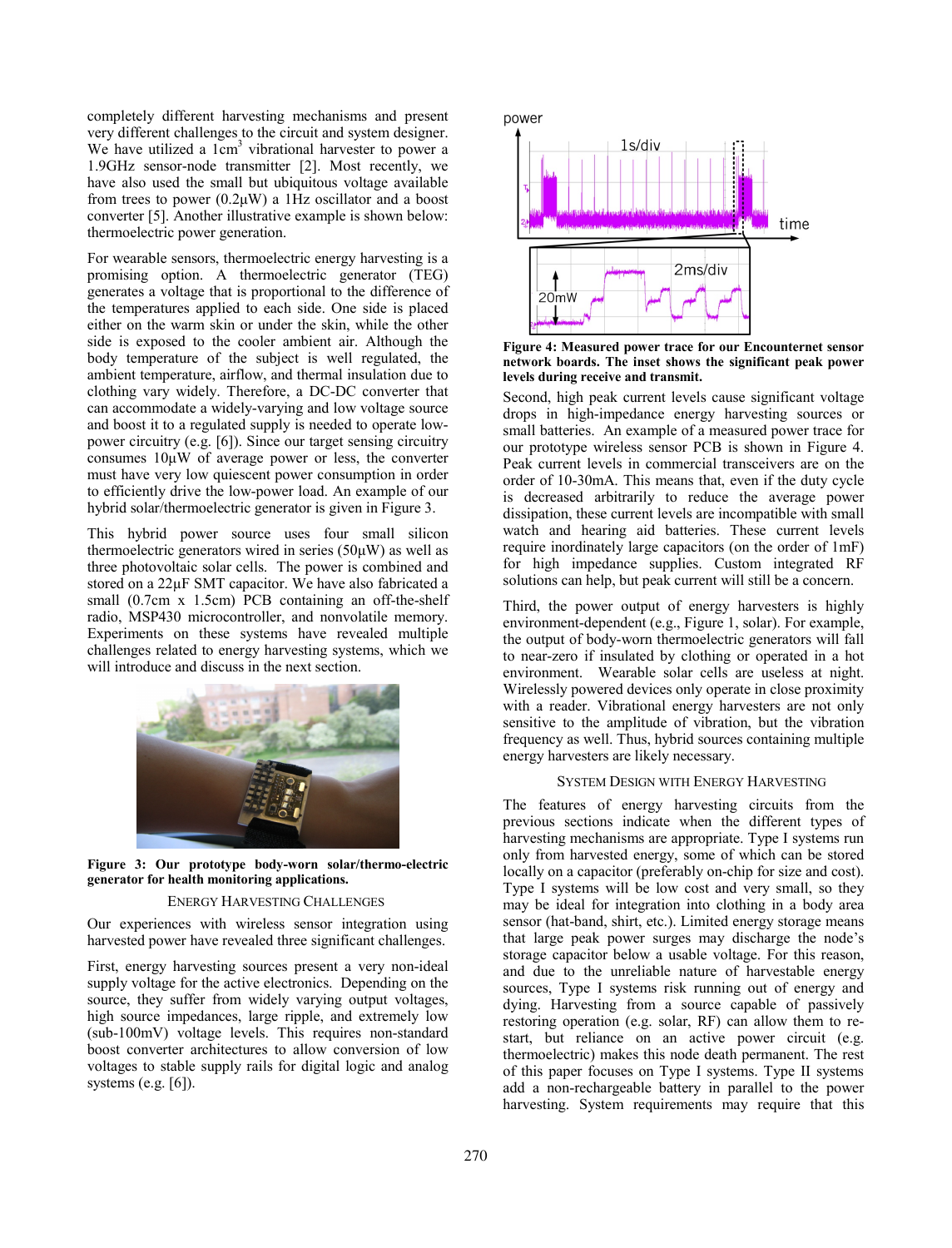method be used either to support operations with large peak current (e.g. long range RF transmission) or to increase reliability by operating during power harvesting blackouts. Once the battery fully discharges, the Type II system becomes Type I. Type III systems also have a back-up energy source to prevent node death. Since the battery inevitably holds more energy than an on-chip capacitor, the Type III node can tolerate long harvesting blackouts and then restore battery charge when harvesting resumes.

#### *A. Energy Models*

The Type I model must capture the fact that the available voltage on the capacitor  $(V_C)$  must remain large enough for the node to function, e.g.  $V_c(t) > V_{KILL}$ . To satisfy this condition over a long time, clearly the harvested power  $(P_H)$  must exceed the average consumed power:

$$
P_H > P_{LOAD,AVG} \tag{1}
$$

Also, for every given time period, the consumed energy must never exceed the usable stored energy  $(E_{USE}=E_C E_{KILL}$ ) on the capacitor:

$$
\forall t, \quad E_{\text{USE}} \ge \int_{0}^{t} [P_{\text{LOAD}}(t) - P_{\text{H}}(t)]dt \tag{2}
$$

Eq. (2) shows that load power can exceed  $P_H$  for some time so long as it does not deplete the stored energy. It is likely that (1) will not hold if the circuit is always operating due to small  $P<sub>H</sub>$ . Thus, the circuit must operate in bursts, short enough to satisfy (2), followed by idle periods long enough to recover the  $V_C$  sufficiently to allow further operation and to ensure that (1) holds over time.

By analyzing the energy use of circuits on the chip and knowing the storage capacitance, *C*, we can compute the maximum duration of these bursts of operation. Without loss of generality, we will assume that a single regulator supplies a fixed  $V_{DD}$  to the circuits. The efficiency of the regulator ( $EFF_R$ ) leads to  $E_{CKT} = E_{LOAD} * EFF_R$ . Each time the circuit consumes energy for one "operation,"  $E_{CKT}$ ,  $V_C$ decreases slightly. If  $P_H$  and  $EFF_R$  remain constant, the number of operations permitted before  $V_C=V_{KILL}$  equals:

$$
N = \frac{C(V_{cc}^2 - V_{KILL})}{E_{CKT}} = t_{CKT} P_H
$$
\n(3)

where  $V_{CC}$  is the maximum allowable voltage on  $C$ , and  $t_{CKT}$  is the delay of an operation. Figure 5 shows how N varies with regulated  $V_{DD}$  for digital operations, assuming a linear regulator and a switched cap (S-C) regulator tuned for low loads [7]. The  $V_{DD-MIN}$  for the circuit may not be the point where  $N$  is maximized; if  $P_H$  exceeds leakage power,  $P_{LK}$ , the total energy "lost" during an operation actually decreases as  $V_{DD}$  is lowered due to larger harvested energy over the slower operation time. If  $t_{CKT}P_H > E_{CKT} / EFF_R$ , then the circuit reaches equilibrium and  $N=\infty$ , as the top line in Figure 5 shows for the assumed value of *PH*.

Type II systems share the same model as Type I for normal operation, but they are more reliable since they have a mechanism for restarting if the node dies while running on harvested power. The battery can also supply energy to allow violations of (2) for operations with large energy



**Figure 5: Number of "operations" achievable vs. regulated**  $V_{DD}$  applied to the circuit.



Figure 6: Accounting for regulator efficiency raises the optimum  $V_{DD}$  to maximize lifetime.

draws (e.g. RF transmission). The model for Type III turns out to be very similar to Type I. For example, both (1) and (2) apply exactly. The primary differences in a battery relative to a capacitor are that the battery has a larger storage capacity, and its voltage tends to remain more constant as its stored energy drops relative to a capacitor.

## *B. Design Principles for Energy Harvesting Systems*

Now we examine methods to optimize a system for energy harvesting, focusing on Type I systems. First, we observe from (2) that we should maximize  $E_{USE}$  and  $P_H$  and minimize  $P_{LOAD}$ . We can maximize  $E_{USE}$  by using the largest capacitance possible, but this is limited by die space. We should also design the harvesting circuit to operate at the lowest voltage and energy possible to lower  $V_{KILL}$  and  $E_{KILL}$ .

Since  $P_{LOAD}$  is small for digital operation, the voltage regulator becomes quite important, as converter efficiency drops at low loads. To maximize (3), we consider both the minimum  $E_{CKT}$  of the load and the efficiency of the regulator. Figure 6 compares the total energy consumed per operation with both a linear regulator and the S-C regulator from [7]. The optimal energy point moves to a higher  $V_{DD}$ due to low  $EFF_R$  at low  $V_{DD}$  and low load power. Thus, it is important to design a regulator that is tuned for low loads. For harvesting systems, S-C regulators steal capacitance area away from the storage capacitor, but switching regulators may require large, costly off chip parts.

Some components of the circuit (e.g. RF or analog) may require a  $P_{CKT}$  that is much greater than  $P_H$  when they are active. Such energy hungry operations will not allow an intrinsic equilibrium point (e.g. Figure 5), so we must explicitly duty cycle, or intersperse idle periods between active operations, to meet (2). To do so, we must wait long